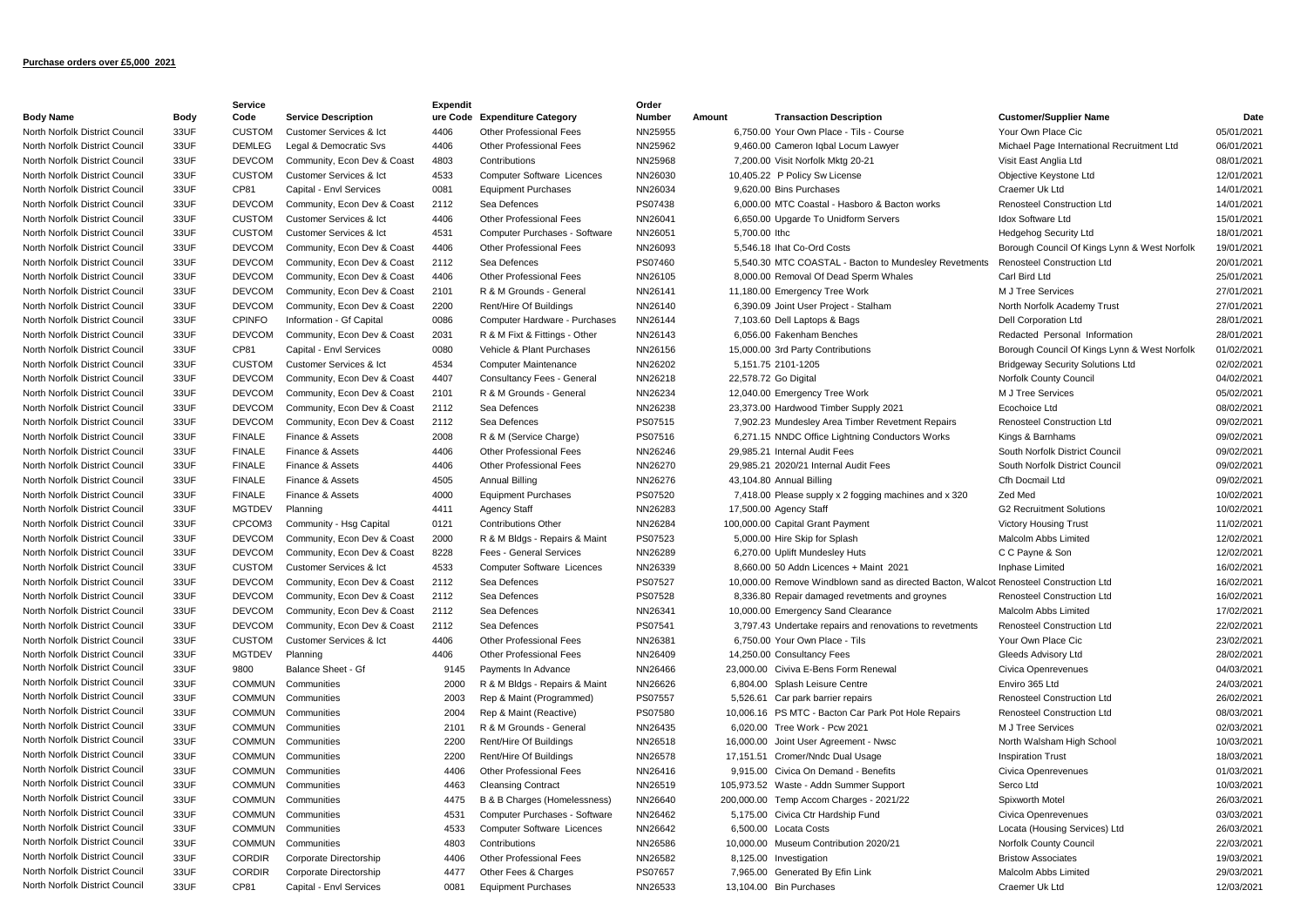## **Purchase orders over £5,000 2021**

|                                |              | Service                        |                               | <b>Expendit</b> |                                                                  | Order              |                       |                                                             |                                              |                          |
|--------------------------------|--------------|--------------------------------|-------------------------------|-----------------|------------------------------------------------------------------|--------------------|-----------------------|-------------------------------------------------------------|----------------------------------------------|--------------------------|
| <b>Body Name</b>               | Body         | Code                           | <b>Service Description</b>    | ure Code        | <b>Expenditure Category</b>                                      | <b>Number</b>      | Amount                | <b>Transaction Description</b>                              | <b>Customer/Supplier Name</b>                | Date                     |
| North Norfolk District Council | 33UF         | CP81                           | Capital - Envl Services       | 0081            | <b>Equipment Purchases</b>                                       | NN26588            |                       | 7,070.00 Bins Purchases                                     | Storm Environmental Ltd                      | 22/03/2021               |
| North Norfolk District Council | 33UF         | CP84                           | Other Capital Exp/Income      | 0044            | <b>Other Professional Fees</b>                                   | NN26512            |                       | 20,000.00 Prof Fees Nw Placemaking                          | Norfolk County Council                       | 09/03/2021               |
| North Norfolk District Council | 33UF         | CP84                           | Other Capital Exp/Income      | 0044            | <b>Other Professional Fees</b>                                   | NN26520            |                       | 9,922.80 Nwhshaz Placemaking Yr1                            | Influence Environmental Ltd                  | 10/03/2021               |
| North Norfolk District Council | 33UF         | CPCOM2                         | Community - Gf Capital        | 0040            | <b>Contractor Payments</b>                                       | PS07581            |                       | 12,993.56 Remaining landcsaping fees                        | The Cgm Group (East Anglia) Ltd              | 09/03/2021               |
| North Norfolk District Council | 33UF         | <b>CPRES</b>                   | Resources - Gf Capital        | 0044            | <b>Other Professional Fees</b>                                   | PS07621            |                       | 5,175.00 Gutter inspection and clearance works              | <b>Aspect Group Services</b>                 | 17/03/2021               |
| North Norfolk District Council | 33UF         | <b>PLACEC</b>                  | Place & Climate Change        | 2112            | Sea Defences                                                     | PS07575            |                       | 8,596.34 Generated By Efin Link                             | <b>Renosteel Construction Ltd</b>            | 05/03/2021               |
| North Norfolk District Council | 33UF         | <b>PLACEC</b>                  | Place & Climate Change        | 2112            | Sea Defences                                                     | PS07576            |                       | 8,437.48 MTC Coastal - Kelling                              | <b>Renosteel Construction Ltd</b>            | 05/03/2021               |
| North Norfolk District Council | 33UF         | <b>PLACEC</b>                  | Place & Climate Change        | 2112            | Sea Defences                                                     | PS07596            |                       | 9,103.37 Generated By Efin Link                             | Renosteel Construction Ltd                   | 10/03/2021               |
| North Norfolk District Council | 33UF         | <b>PLACEC</b>                  | Place & Climate Change        | 4406            | <b>Other Professional Fees</b>                                   | NN26528            |                       | 7.160.00 MTC Coastal - Wind Blown Sand Removal              | <b>Cornerstone Barristers</b>                | 12/03/2021               |
| North Norfolk District Council | 33UF         | <b>PLACEC</b>                  | Place & Climate Change        | 4406            | Other Professional Fees                                          | NN26580            |                       | 5.209.20 Recruitment                                        | Carrington West Ltd                          | 19/03/2021               |
| North Norfolk District Council | 33UF         | <b>PLACEC</b>                  | Place & Climate Change        | 4407            | Consultancy Fees - General                                       | NN26525            |                       | 5,000.00 Short Contract - Bird Survey                       | Stradia Limited                              | 12/03/2021               |
| North Norfolk District Council | 33UF         | <b>PLACEC</b>                  | Place & Climate Change        | 4407            | Consultancy Fees - General                                       | NN26590            |                       | 6,985.00 Viability Consultancy Services                     | Smb Property Consultancy Ltd                 | 22/03/2021               |
| North Norfolk District Council | 33UF         | <b>PLACEC</b>                  | Place & Climate Change        | 4803            | Contributions                                                    | NN26631            |                       | 28,237.93 NNDC Contribution for Head of CPE                 | East Suffolk Council                         | 25/03/2021               |
| North Norfolk District Council | 33UF         | <b>PLACEC</b>                  | Place & Climate Change        | 4804            | Grants                                                           | NN26648            |                       | 25,000.00 Arg Grant                                         | Visit North Norfolk Coast & Countryside Ltd  | 26/03/2021               |
| North Norfolk District Council | 33UF         | <b>RESOUR</b>                  | Resources                     | 2202            | Rent/Hire/Purchase Of Land                                       | PS07582            |                       | 28,000.00 Annual rent - Kings Arms Street                   | Norfolk County Council                       | 09/03/2021               |
| North Norfolk District Council | 33UF         | <b>RESOUR</b>                  | Resources                     | 4300            | <b>Books</b>                                                     | NN26598            |                       | 21,169.99 Thomson Reuters Sub 21/22                         | <b>Thomson Reuters</b>                       | 23/03/2021               |
| North Norfolk District Council | 33UF         | <b>RESOUR</b>                  | Resources                     | 4407            | Consultancy Fees - General                                       | NN26657            |                       | 13,500.00 Treasury Advisor Service 21-22                    | Arlingclose Ltd                              | 29/03/2021               |
| North Norfolk District Council | 33UF         | <b>RESOUR</b>                  | Resources                     | 4530            | Computer Purchases - Hardware                                    | NN26656            |                       | 5,786.53 Identikey Main                                     | <b>Enforce Technology Limited</b>            | 29/03/2021               |
| North Norfolk District Council | 33UF         | <b>RESOUR</b>                  | Resources                     | 4531            | Computer Purchases - Software                                    | NN26475            |                       | 7,142.23 Capita Payment Systems Maint                       | Capita Software Services                     | 05/03/2021               |
| North Norfolk District Council | 33UF         | <b>RESOUR</b>                  | Resources                     | 4533            | <b>Computer Software Licences</b>                                | NN26489            |                       | 10,904.00 Servicedesk Technician Renewal                    | <b>Wanstor Ltd</b>                           | 09/03/2021               |
| North Norfolk District Council | 33UF         | <b>RESOUR</b>                  | Resources                     | 4533            | Computer Software Licences                                       | NN26568            |                       | 14,184.86 Annual Maint on elections system                  | Xpress Software Solutions Ltd                | 16/03/2021               |
| North Norfolk District Council | 33UF         | <b>RESOUR</b>                  | Resources                     | 4533            | Computer Software Licences                                       | NN26641            |                       | 10,000.00 Locata - Annual Support                           | Locata (Housing Services) Ltd                | 26/03/2021               |
| North Norfolk District Council | 33UF         | <b>RESOUR</b>                  | Resources                     | 4534            | Computer Maintenance                                             | NN26455            |                       | 7,529.05 Vmware Support/Maintenance                         | Acr It Solutions Ltd                         | 02/03/2021               |
| North Norfolk District Council | 33UF         | <b>RESOUR</b>                  | Resources                     | 4534            | Computer Maintenance                                             | NN26655            |                       | 9,000.00 Enterprise Annual Renewal                          | <b>Bridgehead Software Limited</b>           | 29/03/2021               |
| North Norfolk District Council | 33UF         | <b>RESOUR</b>                  | Resources                     | 4535            | Computer Lines / Modems                                          | NN26516            |                       | 9,501.94 Psn Feb 2021                                       | Vodafone Ltd                                 | 10/03/2021               |
| North Norfolk District Council | 33UF         | <b>RESOUR</b>                  | Resources                     | 5814            | Brr Share To Ncc                                                 | NN26704            |                       | 69,859.92 Rec. Of Potb 17/18 - 18/19                        | Norfolk County Council                       | 31/03/2021               |
| North Norfolk District Council | 33UF         | <b>RESOUR</b>                  | Resources                     | 5814            | Brr Share To Ncc                                                 | NN26705            | 153,017.75 Potb 19/20 |                                                             | <b>Norfolk County Council</b>                | 31/03/2021               |
| North Norfolk District Council | 33UF         | <b>RESOUR</b>                  | Resources                     | 5815            | Brr Levy                                                         | NN26706            |                       | 33,586.50 Rec. Of Potb 17/18 & 18/19                        | New Anglia Local Enterprise Partnership Ltd  | 31/03/2021               |
| North Norfolk District Council | 33UF         | <b>RESOUR</b>                  | Resources                     | 5815            | <b>Brr Levy</b>                                                  | NN26707            |                       | 73,566.23 Potb 19/20                                        | New Anglia Local Enterprise Partnership Ltd  | 31/03/2021               |
| North Norfolk District Council | 33UF         | 9810                           | Balance Sheet - Holding Codes | 9707            | Manual Vat (Input Tax)                                           | NN26926            |                       | 7,251.40 Contract Support - May 2020                        | Sports & Leisure Managment Ltd               | 30/04/2021               |
| North Norfolk District Council | 33UF         | <b>COMMUN</b>                  | Communities                   | 3100            | Car Leasing - Lease Paymnt                                       | NN26813            |                       | 26,135.28 Leasing Trucks                                    | Kinto Uk Ltd                                 | 13/04/2021               |
| North Norfolk District Council | 33UF         | <b>COMMUN</b>                  | Communities                   | 4000            | <b>Equipment Purchases</b>                                       | NN26827            |                       | 7,800.00 Holt Cp Security Barriers                          | Easter Commercial Ltd                        | 14/04/2021               |
| North Norfolk District Council | 33UF         | <b>COMMUN</b>                  | Communities                   | 4000            | <b>Equipment Purchases</b>                                       | NN27121            |                       | 9,889.00 Qty 2 Strada Evo 3                                 | Flowbird Smart City Uk Ltd                   | 26/05/2021               |
| North Norfolk District Council | 33UF         | <b>COMMUN</b>                  | Communities                   | 4021            | Equipment Rental / Hire                                          | NN26790            |                       | 5,000.00 Hire Porta Loo at Cromer                           | Keyloos                                      | 12/04/2021               |
| North Norfolk District Council | 33UF         | <b>COMMUN</b>                  | Communities                   | 4406            | <b>Other Professional Fees</b>                                   | NN26759            |                       | 10,000.00 Transportation Of Pws Samples                     |                                              | 07/04/2021               |
| North Norfolk District Council | 33UF         |                                |                               | 4406            | <b>Other Professional Fees</b>                                   |                    |                       |                                                             | Chillspeed Ltd                               | 07/04/2021               |
| North Norfolk District Council | 33UF         | <b>COMMUN</b><br><b>COMMUN</b> | Communities<br>Communities    | 4406            | Other Professional Fees                                          | NN26760<br>NN26788 |                       | 30,000.00 Pws Sampling<br>12,000.00 2021-22 Kennel Services | Anglian Water<br>Animal Warden Services      | 12/04/2021               |
| North Norfolk District Council |              |                                |                               | 4406            | <b>Other Professional Fees</b>                                   |                    |                       | 5.000.00 LA Assisted Funeral Services                       |                                              | 12/04/2021               |
| North Norfolk District Council | 33UF<br>33UF | <b>COMMUN</b>                  | Communities                   |                 |                                                                  | NN26789            |                       |                                                             | East Of England Co-Op Funeral Services       |                          |
| North Norfolk District Council |              | <b>COMMUN</b>                  | Communities                   | 4406<br>4406    | <b>Other Professional Fees</b><br><b>Other Professional Fees</b> | NN26833            |                       | 18,560.67 Partner Contribution                              | <b>Breckland Council</b>                     | 19/04/2021<br>04/05/2021 |
| North Norfolk District Council | 33UF         | <b>COMMUN</b>                  | Communities                   |                 |                                                                  | NN26948            |                       | 25,000,00 Lone Worker Contract                              | Skyguard Ltd T/A Peoplesafe                  |                          |
| North Norfolk District Council | 33UF         | <b>COMMUN</b>                  | Communities                   | 4410            | Crb / Dbs Checks                                                 | NN26773            |                       | 5.050.00 DBS Checks                                         | United Medicare Limited                      | 09/04/2021               |
| North Norfolk District Council | 33UF         | <b>COMMUN</b>                  | Communities                   | 4457            | <b>News Contract</b>                                             | NN26966            |                       | 390,000.00 21-22 Waste Contract Services                    | Norse Environmental Waste Services Ltd       | 05/05/2021               |
| North Norfolk District Council | 33UF         | <b>COMMUN</b>                  | Communities                   | 4457            | News Contract                                                    | NN26967            |                       | 245,000.00 21-22 Garden Waste Services                      | Norse Environmental Waste Services Ltd       | 05/05/2021               |
|                                | 33UF         | <b>COMMUN</b>                  | Communities                   | 4459            | <b>Waste Contract</b>                                            | NN26892            |                       | 12,561.23 Tupes Tru Up - Basic Pay                          | Serco Ltd                                    | 23/04/2021               |
| North Norfolk District Council | 33UF         | <b>COMMUN</b>                  | Communities                   | 4474            | Management Fee                                                   | NN26921            |                       | 4,887.88 Contract Support July 2020                         | Sports & Leisure Managment Ltd               | 30/04/2021               |
| North Norfolk District Council | 33UF         | <b>COMMUN</b>                  | Communities                   | 4474            | Management Fee                                                   | NN26922            |                       | 47,618.13 Contract Support - Oct 20                         | Sports & Leisure Managment Ltd               | 30/04/2021               |
| North Norfolk District Council | 33UF         | <b>COMMUN</b>                  | Communities                   | 4474            | Management Fee                                                   | NN26923            |                       | 55,413.15 Contract Support - Dec 2020                       | Sports & Leisure Managment Ltd               | 30/04/2021               |
| North Norfolk District Council | 33UF         | <b>COMMUN</b>                  | Communities                   | 4474            | Management Fee                                                   | NN26924            |                       | 16,048.83 Contract Support - January 202                    | Sports & Leisure Managment Ltd               | 30/04/2021               |
| North Norfolk District Council | 33UF         | <b>COMMUN</b>                  | Communities                   | 4474            | Management Fee                                                   | NN26925            |                       | 50,490.00 Contract Support - February 20                    | Sports & Leisure Managment Ltd               | 30/04/2021               |
| North Norfolk District Council | 33UF         | <b>COMMUN</b>                  | Communities                   | 4474            | Management Fee                                                   | NN27065            |                       | 72,954.00 Contract Support - Nov 2020                       | Sports & Leisure Managment Ltd               | 19/05/2021               |
| North Norfolk District Council | 33UF         | <b>COMMUN</b>                  | Communities                   | 4474            | Management Fee                                                   | NN27108            |                       | 110,076.25 Lifequard Services 2021                          | <b>RNLI</b>                                  | 25/05/2021               |
| North Norfolk District Council | 33UF         | <b>COMMUN</b>                  | Communities                   | 4474            | Management Fee                                                   | NN27113            |                       | 55,313.00 Contract Support March 21                         | Sports & Leisure Managment Ltd               | 25/05/2021               |
| North Norfolk District Council | 33UF         | <b>COMMUN</b>                  | Communities                   | 4477            | Other Fees & Charges                                             | NN26882            |                       | 198,000.00 Management Fee 2021/22                           | Borough Council Of Kings Lynn & West Norfolk | 23/04/2021               |